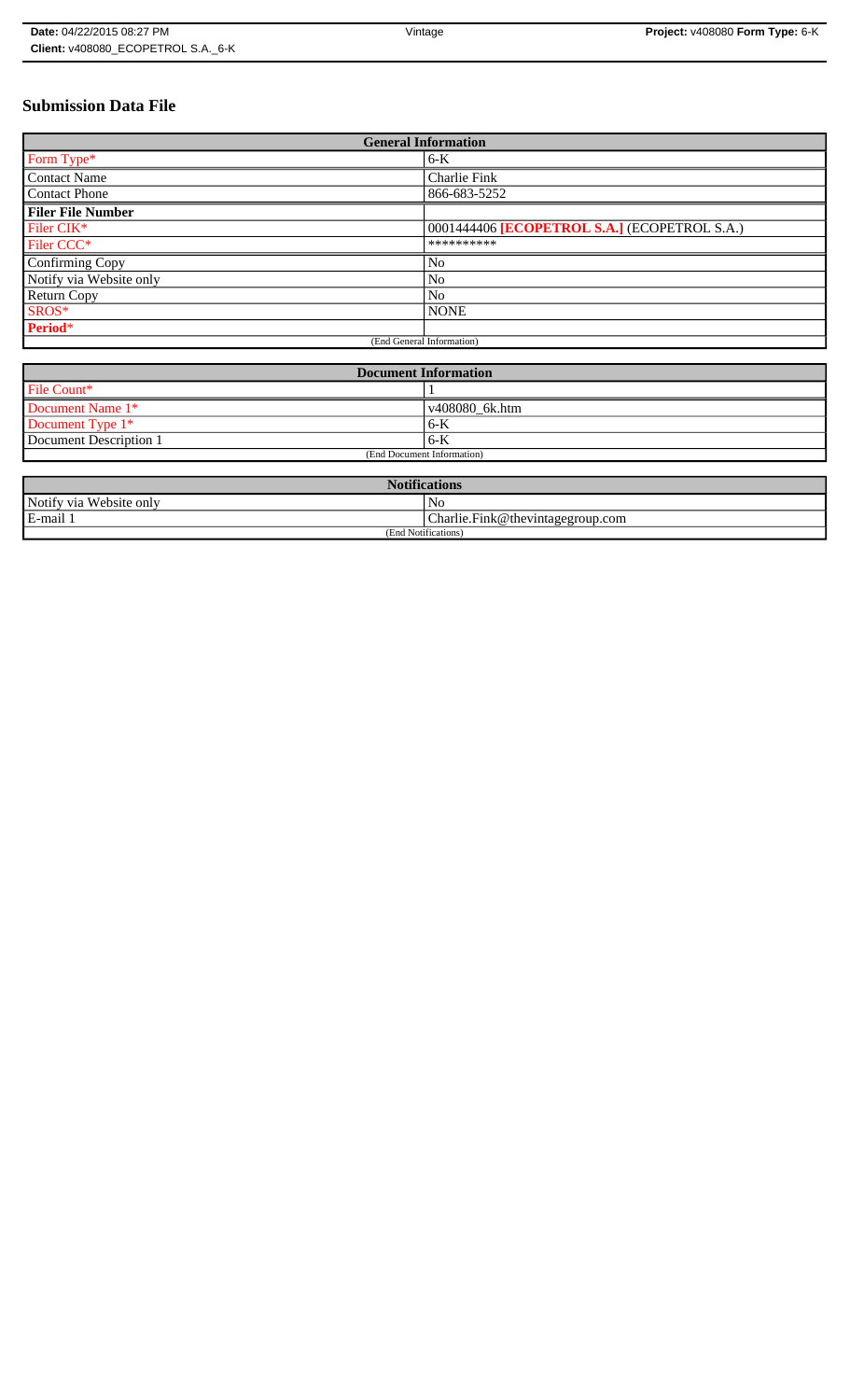### **UNITED STATES SECURITIES AND EXCHANGE COMMISSION Washington, D.C. 20549**

### **FORM 6-K**

#### **REPORT OF FOREIGN PRIVATE ISSUER PURSUANT TO RULE 13a-16 OR 15d-16 UNDER THE SECURITIES EXCHANGE ACT OF 1934**

For the month of April, 2015 Commission File Number 001-34175

ECOPETROL S.A.

(Exact name of registrant as specified in its charter)

N.A.

(Translation of registrant's name into English)

COLOMBIA

(Jurisdiction of incorporation or organization)

Carrera 13 No. 36 – 24

 (Address of principal executive offices) BOGOTA – COLOMBIA

Indicate by check mark whether the registrant files or will file annual reports under cover of Form 20-F or Form 40-F.

Form 20-F  $\boxtimes$  Form 40-F  $\Box$ 

Indicate by check mark if the registrant is submitting the Form 6-K in paper as permitted by Regulation S-T Rule 101(b)(1)

Yes □ No ⊠

Indicate by check mark if the registrant is submitting the Form 6-K in paper as permitted by Regulation S-T Rule 101(b)(7)

 $\mathbf{Yes} \ \square \ \mathbf{No} \ \boxtimes$ 

Indicate by check mark whether the registrant by furnishing the information contained in this form is also thereby furnishing the information to the Commission pursuant to Rule 12g3-2(b) under the Securities Exchange Act of 1934.

 $Yes \Box No \boxtimes$ 

If "Yes" is marked, indicate below the file number assigned to the registrant in connection with Rule 12g3-2(b): 82- N/A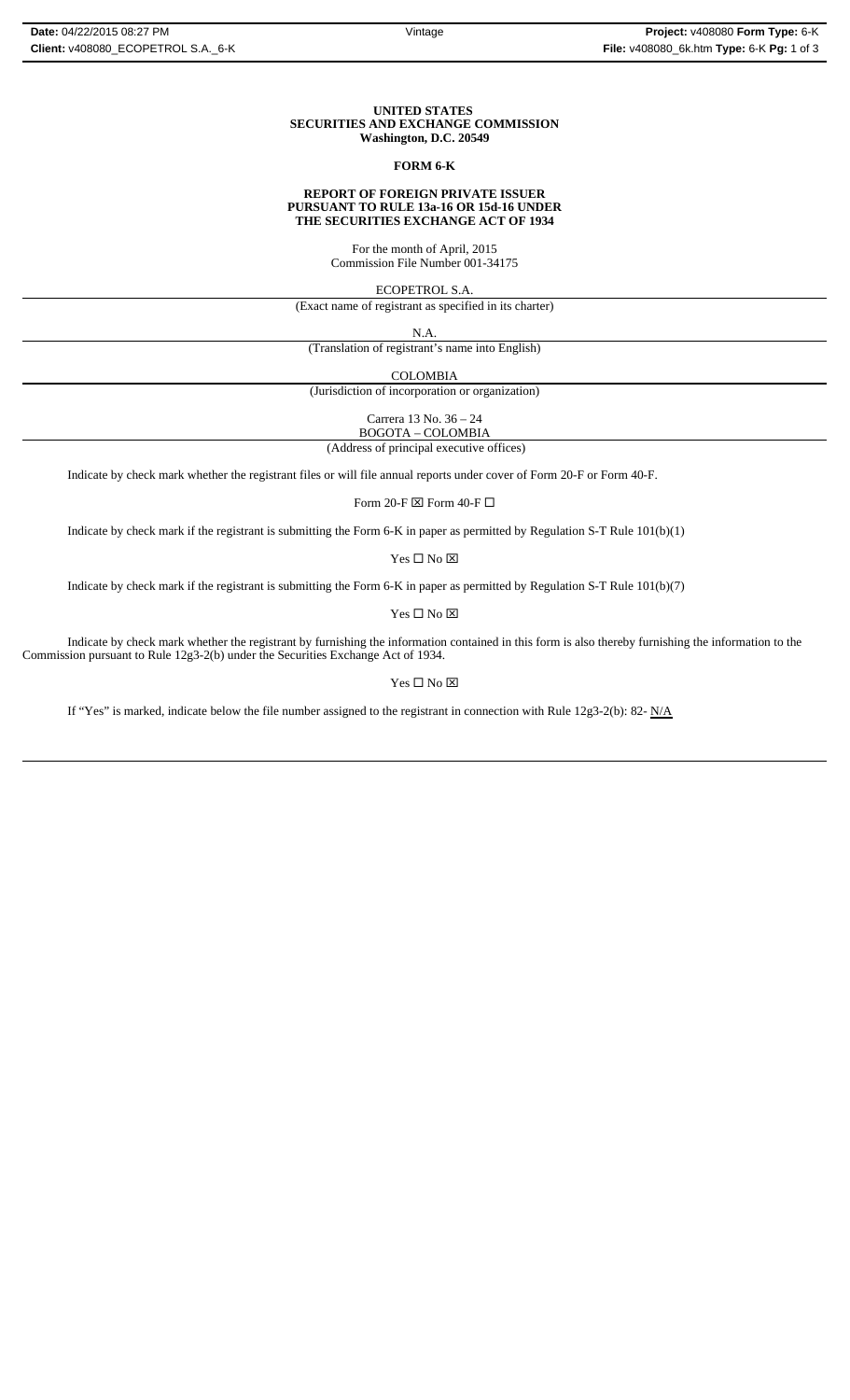Ecopetrol S.A. (BVC: ECOPETROL; NYSE: EC; TSX: ECP) hereby informs that on March 18 the Supreme Court of the Netherland's notified the final verdict in favor of Ecopetrol S.A. in the lawsuit filed in 2011 by the Llanos Oil Exploration Ltd. against the company.

The Dutch Supreme Court dismissed, without any explanation, Llanos Oil Exploration Ltd.'s cassation appeal against the Court of Appeal and District Court of The Hague decisions, in which they declared that there was no jurisdiction to render judgment on the termination of the Guatapurí association contract occurred on July 23, 2003, termination that originated the lawsuit against Ecopetrol S.A.

As a result of the Supreme Court of the Netherland's decision, Llanos Oil Exploration Ltd.'s claim for damages for approximately 7,000 million euros, as a consequence of the termination of the Guatapurí association contract by Ecopetrol S.A., loses all legal basis.

### **Bogotá D.C., April 22, 2015**

----------------------------------------

*Ecopetrol is the largest company in Colombia and is an integrated oil and gas company; it is among the top 40 oil companies in the world and among the top four oil companies in Latin America. Besides Colombia – where it generates over 60% of the national production – it has exploration and production activities in Brazil, Peru, the US (Gulf of Mexico) and Angola. Ecopetrol owns the largest refinery in Colombia, most of the pipeline and multi-product pipeline network in the country, and is significantly increasing its participation in bio-fuels.* 

*This release contains statements that may be considered forward looking statements within the meaning of Section 27A of the U.S. Securities Act of 1933 and Section 21E of the U.S. Securities Exchange Act of 1934. All forward-looking statements, whether made in this release or in future filings or press releases or orally, address matters that involve risks and uncertainties, including in respect of the Company's prospects for growth and its ongoing access to capital to fund the Company's business plan, among others. Consequently, changes in the following factors, among others, could cause actual results to differ materially from those included in the forward-looking statements: market prices of oil and gas, our exploration and production activities, market conditions, applicable regulations, the exchange rate, Ecopetrol's competitiveness and the performance of Colombia's economy and industry, to mention a few. We do not intend, and do not assume any obligation to update these forward-looking statements.*

**For further information, please contact:** 

**Investor Relations Director (A)** Claudia Trujillo Phone: +571-234-5190 e-mail: investors@ecopetrol.com.co

**Media Relations (Colombia)**  Jorge Mauricio Tellez Phone: + 571-234-4329 Fax: +571-234-4480 e-mail: mauricio.tellez@ecopetrol.com.co